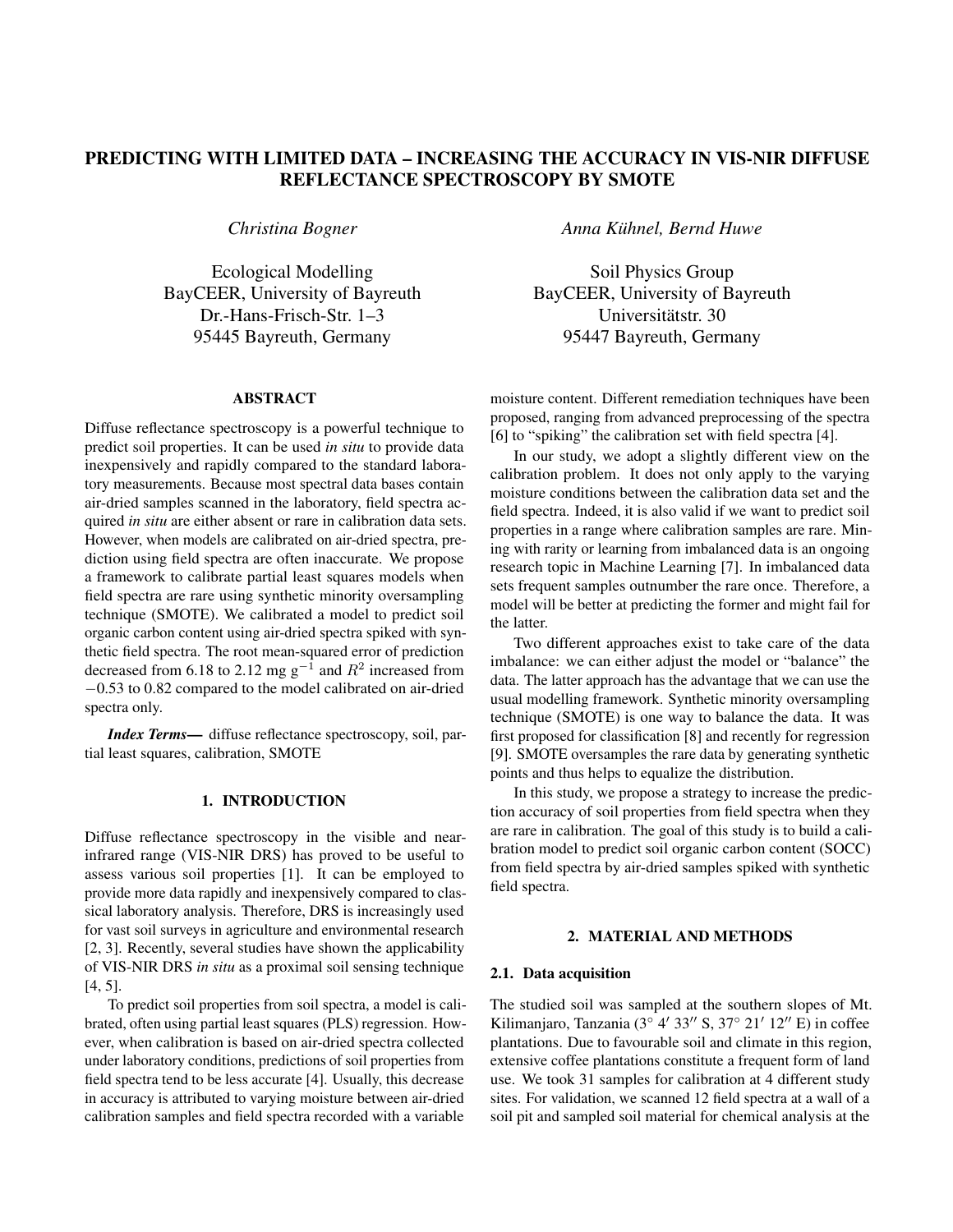scanned spots. We call these validation field spectra F.

After collection, the calibration samples were dried in an oven at  $45^{\circ}$ C and sieved  $<$  2 mm. Subsequently, they were scanned with an AgriSpec portable spectrophotometer equipped with a Contact Probe (Analytical Spectral Devices, Boulder, Colorado) in the range 350–2500 nm with 1 nm intervals. The same spectrometer was used in the field. The instrument was calibrated with a Spectralon white tile before scanning the soil samples. For the measurement, a thoroughly mixed aliquot of the sample was placed in a small cup and the surface was smoothed with a spatula. Each sample was scanned 30 times and the signal averaged to reduce the noise. In the following, we call this calibration data set L.

SOCC was measured in a CNS-Analyser by high temperature combustion with conductivity detectors.

#### 2.2. Generating data by synthetic minority oversampling

To generate new data to spike the calibration data set L, we used SMOTE [8] and its extension for regression [9]. This algorithm consists of generating new synthetic data using existing data and is summarized below. In our case, we generated new spectra and the related SOCC using the field spectra F. The new spectra are created by calculating the difference between a field spectrum and one of its nearest neighbours and adding this difference (weighted by a random number between 0 and 1) to the field spectrum. The SOCC of the synthetic spectrum is then a weighted average between the SOCC of the field spectrum and the used nearest neighbour.

SMOTE has two parameters, namely  $N$ , the number of points to generate for each existing point (given in percent of the whole data set) and  $k$ , the number of nearest neighbours. To study the influence of these parameters we generated six different synthetic data sets S1 through S6, varying  $N =$ 100, 200, 300 and  $k = 3, 5$ .

#### 2.3. Data pretreatment and explorative analysis

We corrected each spectrum (calibration, validation and synthetic) for the offset at 1000 and 1830 nm and kept only parts with a high signal-to-noise ratio (450–2400 nm). Then, we transformed the spectra to absorbance  $(\log_{10}(1/\text{reflectance}))$ and smoothed them using the Singular Spectrum Analysis (SSA). SSA is a non-parametric technique to decompose a signal into additive components that can be identified as the signal itself or as noise [10]. Finally, we divided each spectrum by its maximum and calculated the first derivative.

In order to assess similarities between the calibration, validation and synthetic data sets, we calculated the Principal Component Analysis (PCA) of the (uncorrected original) spectra L and F and projected the synthetic data into the space spanned by the principal components.

Algorithm: SMOTE

```
Input: T original samples to be SMOTEd
            Amount of SMOTE N%
            Number of nearest neighbours kOutput: (N/100) \times T synthetic samples with their
              target values (i.e. concentrations)
   if N < 100 then
        Randomize the T original samples:
            T = (N/100) \times TN = 100end
    orig.s[i]: original sample i, i = 1, \ldots, Torig.t[i]: target value of original sample i
    new.s[j]: synthetic sample j, j = 1, \ldots, (N/100) \times Tnew.t[j]: target values of synthetic sample j
    ng \leftarrow N/100: number of synthetic samples to compute
    for each original sample
Generate synthetic samples:
   for i in 1 to T do
        nns \leftarrow compute k nearest neighbours for orig.s[i]
        for \ell in 1 to ng do
            randomly choose x \in nnsdiff = x - orig.s[i]new.s[(i-1) \times ng + \ell] =orig.s[i] +RANDOM(0, 1) \times diffd_1 = \text{DIST}(new.s, orig.s[i])d_2 = \text{DIST}(new.s, x)target = \frac{d_2 \times orig.t(orig.s)+d_1 \times orig.t(x)}{d_1 + d_2}d_1+d_2end
    end
    return new.t ∪ new.s
```
#### 2.4. Partial least squares regression

We calibrated seven different PLS models. For model I we used the data set L, the spectra scanned under laboratory conditions. Model II through VII were calibrated on L spiked with synthetic spectra S1 through S6. To find the best model I through VII, we varied the number of PLS components between 1 and 15. Based on the predictions in the leave-one-out crossvalidation (LOOCV) we calculated the corrected Akaike Information Criterion [11]  $AIC_c = n \ln(RMSE^2) + 2p + \frac{2p(p+1)}{n-p-1}$  $\frac{2p(p+1)}{n-p-1},$ where  $n$  is the number of calibration samples,  $p$  the number of PLS components and RMSE the root mean-squared error. The latter is defined as RMSE =  $\sqrt{\sum_{i=1}^{n} (\hat{y}_i - y_i)^2}$ , where  $\hat{y}_i$  are the predicted and  $y_i$  the measured SOCCs. We selected the model with the smallest  $AIC<sub>c</sub>$  as the most plausible.

To assess the model quality, we used the RMSE, the mean error  $ME = \frac{1}{n} \sum_{i=1}^{n} \hat{y}_i - y_i$  and the coefficient of determination  $R^2 = 1 - \sum_{i=1}^{n} (y_i - \hat{y}_i)^2 / \sum_{i=1}^{n} (y_i - \bar{y})^2$ , where  $\bar{y}$  is the mean SOCC.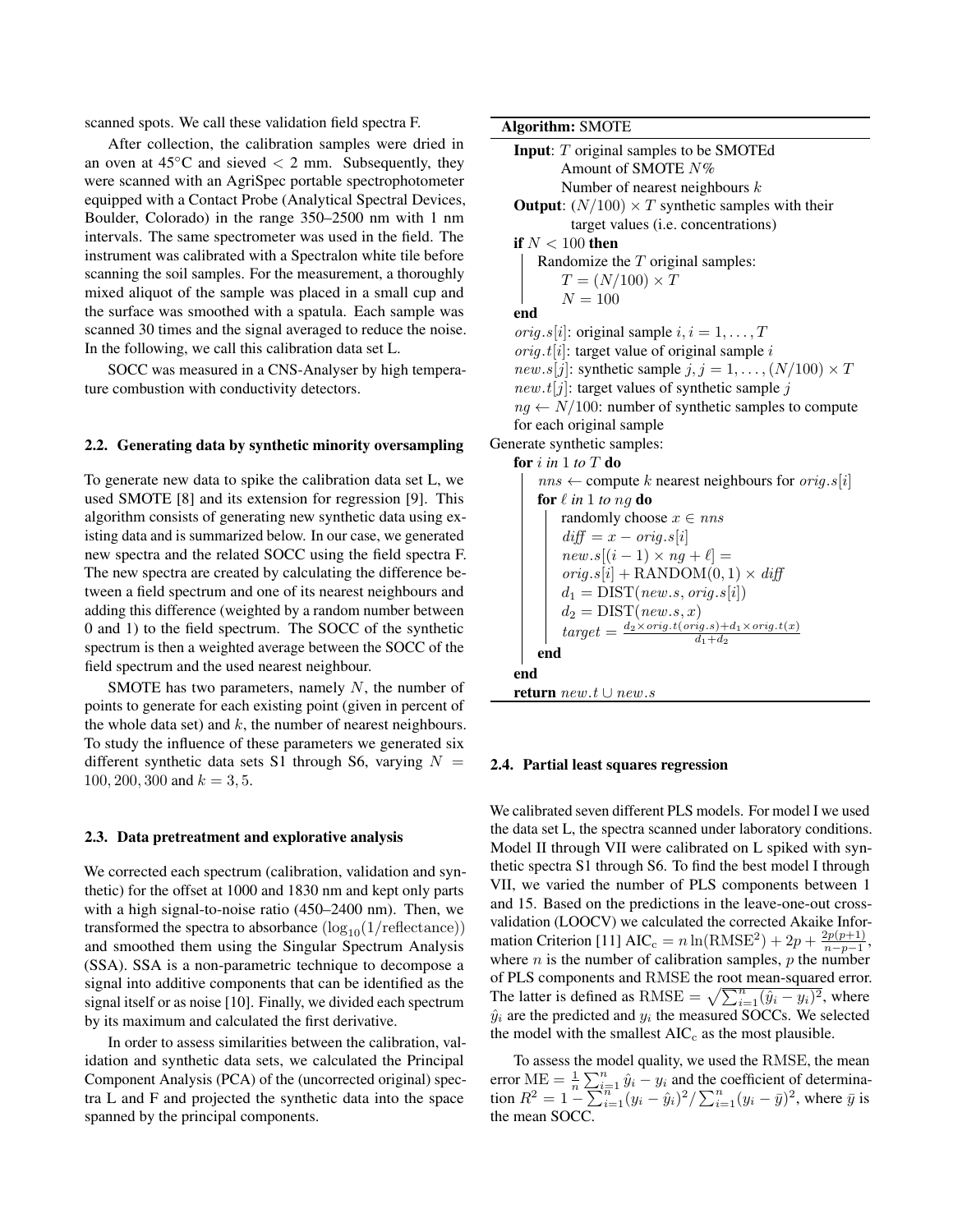#### 2.5. Monte Carlo simulations

SMOTE has two random components because it selects spectra randomly (with replacement) among the nearest neighbours and weights the difference between spectra by a random number (between 0 and 1). To study the influence of these random steps, we generated 100 different datasets S1 through S6. Each data set was then used to spike the calibration data set L, to build a new PLS model and to predict the data set F.

## 3. RESULTS AND DISCUSSION

The first principal components (PCs) explain 85.4% and 11.2% of variance, respectively. We can clearly identify two distinct groups of samples: the calibration data set L and the field spectra F (Fig. 1). In other words, the data sets L and F differ. The synthetic points that were projected into the space spanned by the PCs resemble the field spectra as expected.

The distinct characteristics of the data sets L and F accord well with the difficulties to predict the data set F by using the laboratory spectra L only (Table 1 and Table 2). Although the LOOCV of model I yields a moderate RMSE and a large  $R^2$ , the validation on the data set F fails.

Spiking the calibration data set L with synthetic spectra increases the prediction accuracy of the SOCC in the data set F. Actually, the RMSE decreases and  $R^2$  increases with increasing number of synthetic points both for the LOOCV and the validation (Table 1 and Table 2). However, the number of model parameters also increases from 2 to 7.

The Monte Carlo results show only a small variability in the interquartile range. However, some synthetic data sets in model V produced  $R^2$  values smaller than −0.53, the value we obtain in model I on air-dried samples only. This might be due to the combination of neighbours during smoting. In general, models with 5 neighbours were more accurate than those with 3 neighbours. However, the number of neighbours had a smaller influence on the prediction accuracy than the number of synthetic points.

It is difficult to decide *a priory* how many synthetic points should be included in the calibration. Indeed, in a classification problem the goal is to approximate an equal distribution of different classes such that the rare class becomes an ordinary one. In regression, however, we do not know which features of the data make them rare. For our data, the range of SOCC in the data set L is larger than in the data set F. Therefore, we conclude that concentration is not responsible for the difference between these data sets.

Based on the Monte Carlo results we chose one synthetic data set from model VI, namely the one with the median number of model parameters and the best  $R^2$  in the validation. Thus, the calibration data set includes 31 air-dried and 24 synthetic spectra. Compared to model I, spiking the air-dried data set L with these synthetic spectra clearly improves the prediction of the data set F (Fig. 2).



Fig. 1. Principal component analysis of calibration data set L, validation data set F and one synthetic data set S5. The symbol size was scaled according to the SOCC.



Fig. 2. Results of (a) leave-one-out cross-validation on data set L (model I), (b) validation on data set F, (c) leave-one-out cross-validation on data set L spiked with a synthetic data set (model VI) and (d) validation on data set F.

#### 4. CONCLUSIONS

We propose a framework to predict soil properties from *in situ* acquired field spectra by spiking air-dried laboratory calibration data by synthetic ones generated from these field spectra. In general, the prediction accuracy increases when a sufficient number of synthetic points is included in the calibration. However, because it is difficult to determine this number *a priori*,